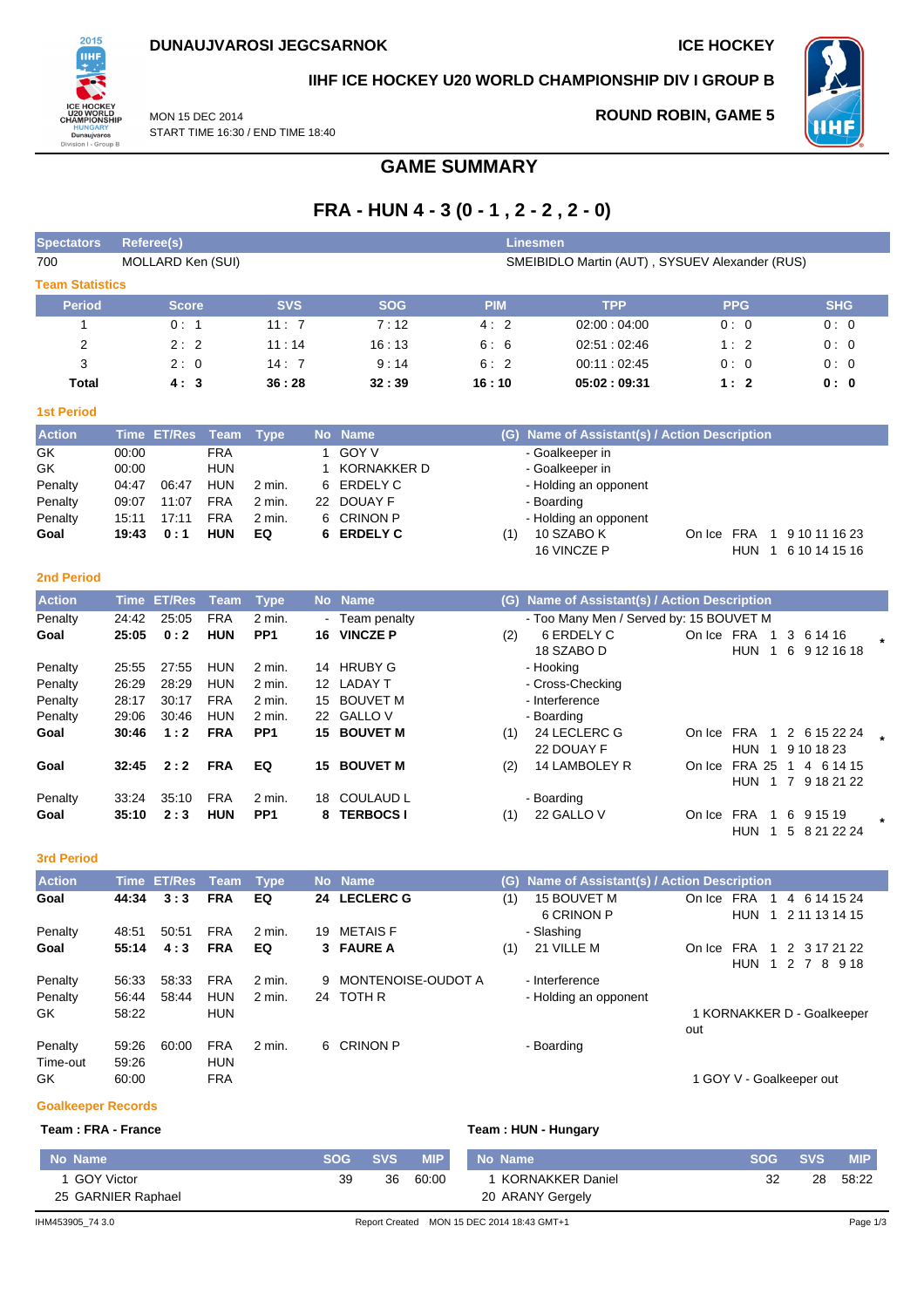



**IIHF ICE HOCKEY U20 WORLD CHAMPIONSHIP DIV I GROUP B**



MON 15 DEC 2014 START TIME 16:30 / END TIME 18:40

# **ROUND ROBIN, GAME 5**

| <b>Game Statistics</b> |                             |    |   |            |          |    |         |       |   |                      |          |           |       |
|------------------------|-----------------------------|----|---|------------|----------|----|---------|-------|---|----------------------|----------|-----------|-------|
| Team: FRA (white)      |                             |    |   |            |          |    |         |       |   |                      |          |           |       |
|                        | Head Coach: CHARRIER Lionel |    |   |            |          |    |         |       |   | <b>Shots on Goal</b> |          |           |       |
| <b>No Pos</b>          | <b>Name</b>                 | G. | A | <b>PIM</b> | $FO+FO-$ |    | $FO+/-$ | FO%   |   |                      |          | <b>TS</b> | $+/-$ |
| 4 D                    | <b>THIRY Thomas</b>         | 0  |   |            |          |    | 0       | 0.00  | 0 |                      | 0        |           | $+2$  |
| 6 D                    | CRINON Pierre +A            |    |   | 4          |          |    | 0       | 0.00  | 0 |                      | $\Omega$ |           | $+2$  |
| 17 F                   | <b>KAZARINE Fabien</b>      |    |   |            |          |    | 0       | 0.00  |   |                      | 0        |           | $+1$  |
| 21 F                   | VILLE Malo +A               |    |   |            | 9        | 11 | -2      | 45.00 | 2 |                      |          | 5         | $+1$  |
| 22 F                   | DOUAY Floran (BP)           |    |   |            |          |    |         | 50.00 | 2 |                      | $\Omega$ |           | $+1$  |

| <b>No Pos</b> | <b>Name</b>             | G        | A        | Р              | <b>PIM</b>     | $FO+$    | FO-            | $FO+/-$  | FO%   |                | $\overline{2}$ | 3        | <b>TS</b><br><b>OT</b> | $+/-$       |
|---------------|-------------------------|----------|----------|----------------|----------------|----------|----------------|----------|-------|----------------|----------------|----------|------------------------|-------------|
| 4 D           | <b>THIRY Thomas</b>     | 0        | $\Omega$ | $\Omega$       | 0              | 0        | $\Omega$       | 0        | 0.00  | 0              | 0              | $\Omega$ | 0                      | $+2$        |
| 6 D           | CRINON Pierre +A        |          |          |                | 4              | 0        | 0              | 0        | 0.00  | 0              | 2              | 0        | $\overline{2}$         | $+2$        |
| 17 F          | <b>KAZARINE Fabien</b>  | 0        | 0        | 0              | 0              | 0        | $\Omega$       | 0        | 0.00  |                | $\overline{2}$ | $\Omega$ | 3                      | $+1$        |
| E<br>21       | VILLE Malo +A           | 0        |          |                | $\Omega$       | 9        | 11             | $-2$     | 45.00 | 2              | 1              | 2        | 5                      | $+1$        |
| 22 F          | DOUAY Floran (BP)       | 0        |          |                | $\overline{2}$ | 1        |                | $\Omega$ | 50.00 | 2              | $\overline{2}$ | $\Omega$ | 4                      | $+1$        |
| 9 D           | MONTENOISE-OUDOT Arthur | 0        | 0        | 0              | 2              | 0        | 0              | 0        | 0.00  | 0              |                | 0        |                        | $-1$        |
| D<br>11       | <b>CHAPELIER Loic</b>   |          | 0        | 0              | 0              | 0        | 0              | 0        | 0.00  | 0              | $\mathbf 0$    | 0        | 0                      | $-1$        |
| 12 F          | <b>BOZON Kevin</b>      |          | 0        | 0              | 0              | 0        | 0              | 0        | 0.00  | 0              | 0              | 0        | 0                      | 0           |
| 15 F          | <b>BOUVET Maurin</b>    | 2        |          | 3              | $\overline{2}$ | 3        | 8              | $-5$     | 27.27 | $\Omega$       | $\overline{2}$ | 3        | 5                      | $+2$        |
| 24 F          | LECLERC Guillaume +C    |          |          | $\overline{2}$ | 0              | 3        | 3              | $\Omega$ | 50.00 | 0              | 0              |          | 1                      | $+1$        |
| 2 D           | <b>BOURGEOIS Fabien</b> | 0        | 0        | 0              | 0              | 0        | 0              | 0        | 0.00  | 0              | 0              | 0        | 0                      | $+1$        |
| 3 D           | <b>FAURE Arnaud</b>     |          | 0        |                | 0              | 0        | 0              | 0        | 0.00  | 0              | 0              |          |                        | $+1$        |
| 10 F          | <b>CHAPUIS Romain</b>   | 0        | $\Omega$ | 0              | 0              | 0        | 0              | $\Omega$ | 0.00  | 0              | 1              | $\Omega$ |                        | $-1$        |
| 16 F          | <b>COLOTTI Fabien</b>   | 0        | 0        | 0              | 0              | 5        | 6              | -1       | 45.45 | 0              | 0              | 0        | 0                      | $-1$        |
| 23 F          | <b>VALIER Benoit</b>    | $\Omega$ | $\Omega$ | $\Omega$       | $\Omega$       | 0        | $\Omega$       | $\Omega$ | 0.00  | $\overline{2}$ | $\Omega$       | $\Omega$ | $\overline{2}$         | $-1$        |
| 7 D           | <b>MASO Kevin</b>       | 0        | 0        | 0              | 0              | 0        | 0              | 0        | 0.00  | 0              | 0              | 0        | 0                      | 0           |
| 13 F          | <b>COLOMBAN Robin</b>   |          | $\Omega$ | 0              | 0              | 0        | 6              | -6       | 0.00  | 0              |                | 0        |                        | 0           |
| 14 F          | <b>LAMBOLEY Robin</b>   | 0        |          |                | 0              |          | $\overline{2}$ | -1       | 33.33 | 0              |                | 0        | 1                      | $+2$        |
| 18 F          | <b>COULAUD Loic</b>     | 0        | 0        | 0              | $\mathbf 2$    | 0        | 0              | 0        | 0.00  | 0              | $\overline{2}$ |          | 3                      | $\mathbf 0$ |
| 19 F          | <b>METAIS Fabien</b>    | $\Omega$ | $\Omega$ | $\Omega$       | $\overline{2}$ | $\Omega$ | 3              | $-3$     | 0.00  | $\Omega$       | 1              |          | $\overline{2}$         | $\Omega$    |
| 1 GK          | <b>GOY Victor</b>       | 0        | 0        | 0              | 0              |          |                |          |       | 0              | 0              | 0        | 0                      |             |
| 25 GK         | <b>GARNIER Raphael</b>  |          | 0        | $\Omega$       | 0              |          |                |          |       |                | $\Omega$       | 0        | $\Omega$               |             |
| Total         |                         | 4        | 6        | 10             | 14             | 22       | 40             | $-18$    | 35.48 |                | 16             | 9        | 32                     |             |

| Team: HUN (red)    |                            |          |             |                |                |                |          |          |        |                |                      |                |           |                |                |
|--------------------|----------------------------|----------|-------------|----------------|----------------|----------------|----------|----------|--------|----------------|----------------------|----------------|-----------|----------------|----------------|
|                    | Head Coach: CHERNOMAZ Rich |          |             |                |                |                |          |          |        |                | <b>Shots on Goal</b> |                |           |                |                |
| <b>No Pos</b>      | <b>Name</b>                | G        | A           | P              | <b>PIM</b>     | $FO+$          | FO-      | $FO+/-$  | FO%    |                | $\overline{2}$       | 3 <sup>1</sup> | <b>OT</b> | <b>TS</b>      | $+/-$          |
| 5 D                | <b>STIPSICZ Bence</b>      | 0        | $\Omega$    | 0              | 0              | 0              | 0        | 0        | 0.00   |                | 1                    | 0              |           | $\overline{2}$ | $\mathbf 0$    |
| $\mathsf{F}$<br>6  | ERDELY Csanad +A (BP)      |          |             | 2              | 2              | 15             | 4        | 11       | 78.95  | 2              | $\Omega$             |                |           | 3              | $+1$           |
| 10 F               | <b>SZABO Krisztian</b>     | 0        |             |                | 0              | 0              |          | -1       | 0.00   |                | 0                    |                |           | 2              | $+1$           |
| 12 D               | <b>LADAY Tamas</b>         | 0        | 0           | $\Omega$       | 2              | 0              | 0        | 0        | 0.00   | 1              | 1                    | $\Omega$       |           | $\overline{2}$ | $\overline{0}$ |
| 16 F               | <b>VINCZE Peter</b>        |          | 1           | $\overline{2}$ | 0              | $\mathbf 0$    | 0        | 0        | 0.00   | $\mathbf 0$    | 1                    |                |           | $\overline{2}$ | $+1$           |
| F<br>9             | KOCSIS Ferenc +C           | 0        | 0           | 0              | 0              | 7              | 6        | 1        | 53.85  | 0              | 0                    | $\Omega$       |           | 0              | $-2$           |
| 14 D               | <b>HRUBY Gellert</b>       | 0        | 0           | $\mathbf 0$    | 2              | 0              | $\Omega$ | 0        | 0.00   | 0              | 0                    | $\Omega$       |           | 0              | $\mathbf 0$    |
| D<br>15            | <b>SZALLER Mark</b>        | 0        | $\Omega$    | $\Omega$       | $\Omega$       | 0              | $\Omega$ | 0        | 0.00   | $\Omega$       | 1                    |                |           | 2              | $\mathbf 0$    |
| $\mathsf{F}$<br>21 | <b>KERESZTURY Erik</b>     | 0        | 0           | 0              | 0              | 0              | 0        | 0        | 0.00   | 0              | $\overline{2}$       | 2              |           | 4              | $-1$           |
| 22 F               | GALLO Vilmos +A            | 0        | 1           |                | $\overline{2}$ | 9              | 4        | 5        | 69.23  | $\overline{2}$ | $\overline{2}$       |                |           | 5              | $-1$           |
| 2 F                | <b>EGYED Mark</b>          | 0        | 0           | 0              | 0              | 0              | 0        | 0        | 0.00   | 1              | 0                    |                |           | 2              | $-2$           |
| F<br>3             | <b>REISZ Aron</b>          | 0        | 0           | $\Omega$       | 0              | 6              | 3        | 3        | 66.67  | 0              | 1                    |                |           | $\overline{2}$ | $\mathbf 0$    |
| F<br>8             | <b>TERBOCS Istvan</b>      |          | 0           |                | 0              | 1              | 0        | 1        | 100.00 | 0              |                      |                |           | $\overline{2}$ | $-1$           |
| D<br>23            | <b>VOKLA Roland</b>        | 0        | 0           | $\Omega$       | 0              | 0              | $\Omega$ | $\Omega$ | 0.00   | 0              | 0                    |                |           | 1              | $\mathbf 0$    |
| 24 F               | <b>TOTH Richard</b>        | $\Omega$ | $\mathbf 0$ | $\Omega$       | 2              | $\mathbf 0$    | $\Omega$ | 0        | 0.00   | 1              | $\Omega$             | $\Omega$       |           | 1              | $\mathbf 0$    |
| 4 F                | <b>SCHMAL Kristof</b>      | 0        | 0           | 0              | 0              | 0              | $\Omega$ | 0        | 0.00   |                | 2                    |                |           | 4              | 0              |
| D<br>7             | <b>GARAT Zsombor</b>       | 0        | 0           | $\Omega$       | 0              | 0              | 0        | 0        | 0.00   |                | 1                    |                |           | 3              | $-2$           |
| 11 F               | <b>MAZZAG Daniel</b>       | 0        | $\Omega$    | $\Omega$       | $\Omega$       | $\overline{2}$ | 4        | $-2$     | 33.33  | 0              | 0                    | $\Omega$       |           | $\Omega$       | $-1$           |
| F<br>13            | <b>HAMVAI Szilard</b>      | 0        | 0           | 0              | 0              | 0              | 0        | 0        | 0.00   | 1              | 0                    | 0              |           | 1              | $-1$           |
| 18 F               | <b>SZABO Daniel</b>        | 0        | 1           |                | $\Omega$       | $\Omega$       | $\Omega$ | 0        | 0.00   | $\Omega$       | 0                    |                |           | 1              | $-2$           |
| 1 GK               | <b>KORNAKKER Daniel</b>    | 0        | 0           | 0              | 0              |                |          |          |        | 0              | 0                    | 0              |           | 0              |                |
| 20 GK              | <b>ARANY Gergely</b>       | 0        | $\Omega$    | $\Omega$       | 0              |                |          |          |        | 0              | $\Omega$             | $\Omega$       |           | 0              |                |
| <b>Total</b>       |                            | 3        | 5           | 8              | 10             | 40             | 22       | 18       | 64.52  | 12             | 13                   | 14             |           | 39             |                |